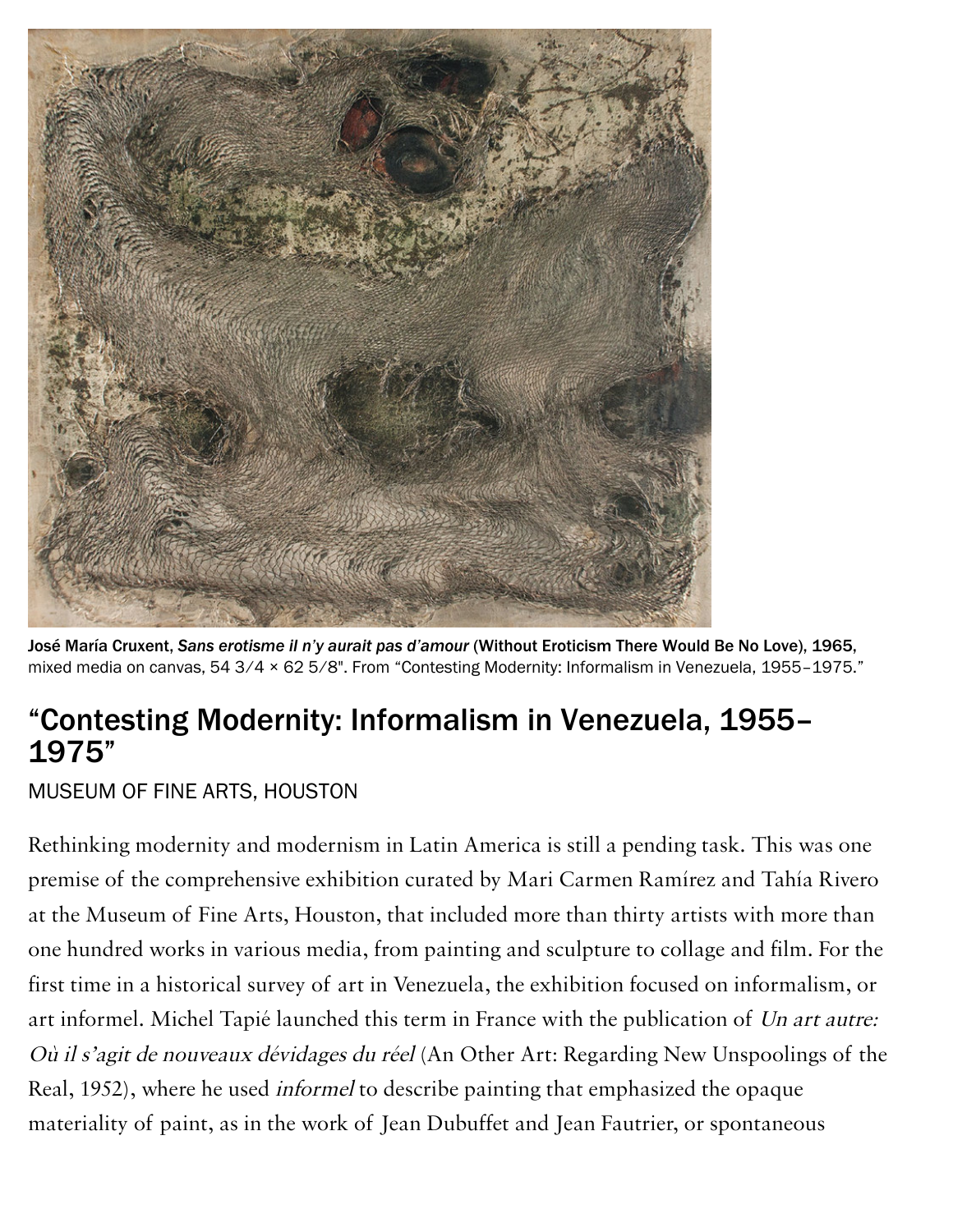expression, as evinced by Georges Mathieu. By focusing on informalism's transatlantic reach, this exhibition questioned from the start the narrative of geometric abstraction's postwar dominance in South America—the latest modernist myth to be projected over the continent. While one cannot deny the looming presence of kinetic art as a specific form of this rationalist aesthetic in the Venezuelan art scene (here one might recall Marta Traba's fierce criticism of kinetic art as the official art of the oil-rich country), what "Contesting Modernity: Informalism in Venezuela, 1955–1975" made clear was how a diverse group of artists intersected with and made use of formlessness. The exhibition's opening gallery, with the title "Surface Tensions," highlighted the unconventional materials (e.g., wire and textiles) used on thickly impastoed surfaces by painters such as José María Cruxent and Humberto Jaimes Sánchez.

Each of the exhibition's elegantly installed galleries displayed works by artists associated with different movements, from lyrical abstraction (Mercedes Pardo) and action painting (Alberto Brandt, Francisco Hung) to the less conventionally affiliated aesthetics of new figuration (Jacobo Borges, Juan Calzadilla, and Manuel Quintana Castillo) and assemblage. All were in some way tied to informalism. Given the contamination among movements and their levels of formal experimentation, this structure produced a productive defamiliarization—even with the work of such kinetic-art masters as Carlos Cruz-Diez, Alejandro Otero, and Jesús Rafael Soto, whose practices were highlighted via specific works that could be read as informalist. Far from immune to a "formless" influence, Otero's and Soto's assemblage and collage aesthetic on display in the "Return of the 'Real'" gallery evinced less the "essence of objects" (as the wall text claimed) than the persistence of an expressive abstraction, in works that seemed to embrace a pictorialist objecthood.

Beyond its charting of stylistic resonances, the exhibition displayed its true conceptual force through its positioning of works in relation to their sociopolitical contexts. As Rivero explained in the catalogue, "Informalism included a wide range of pictorial expressions that resonated with and spoke to the profound changes that were taking place in philosophy, science, and daily life," both within and outside of Venezuela. This idea came through in works by Borges and Calzadilla, among others, who developed a commitment to painterly figuration during times of political unrest, and in the work of artists associated with the shortlived avant-garde group El Techo de la Ballena (The Roof of the Whale), which, after the